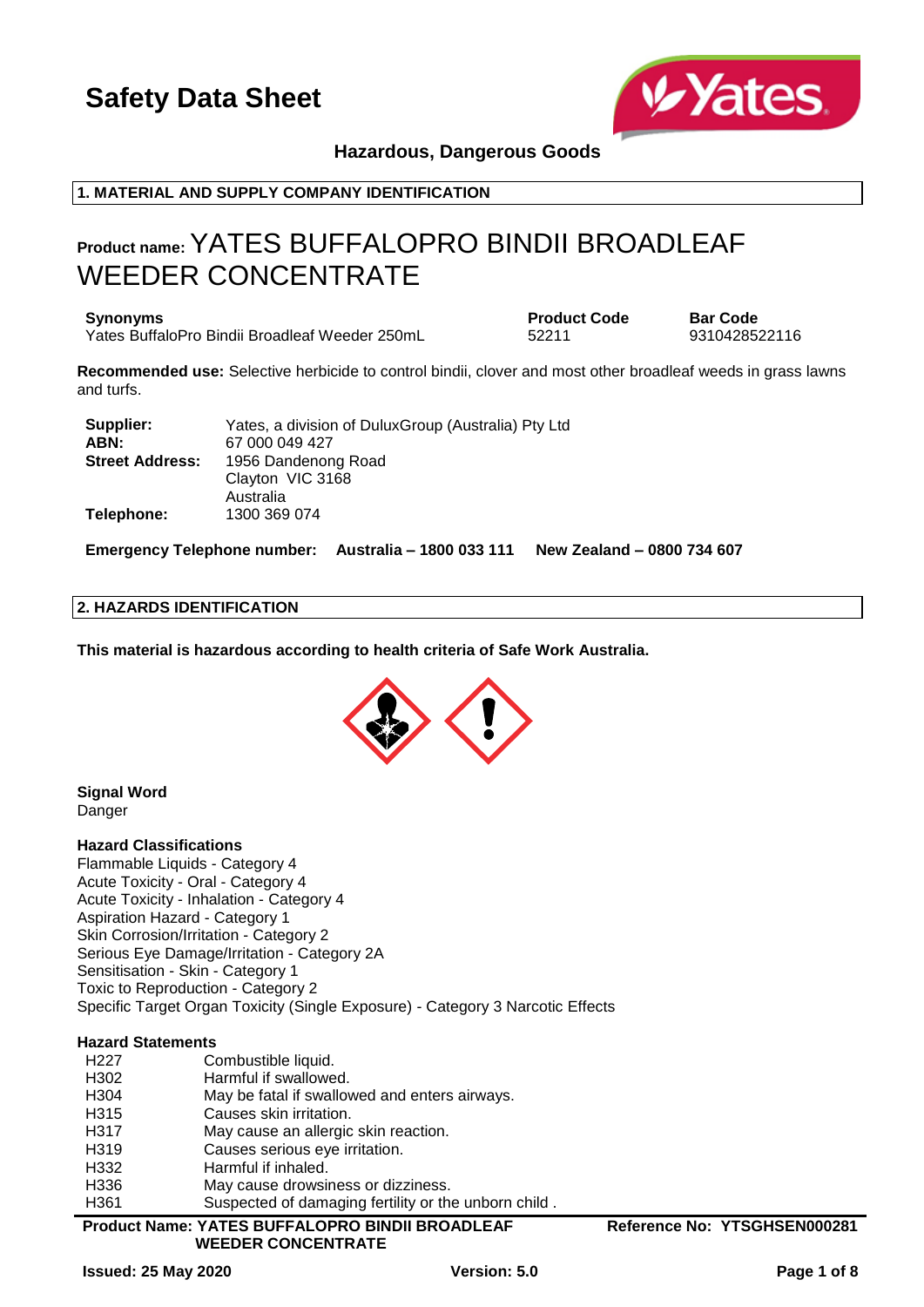

### **Prevention Precautionary Statements**

- P102 Keep out of reach of children.
- P103 Read label before use.
- P201 Obtain special instructions before use.
- P202 Do not handle until all safety precautions have been read and understood.
- P210 Keep away from heat/sparks/open flames/hot surfaces. No smoking.
- P261 Avoid breathing dust, fume, gas, mist, vapours or spray..
- P264 Wash hands, face and all exposed skin thoroughly after handling.
- P270 Do not eat, drink or smoke when using this product.
- P271 Use only outdoors or in a well-ventilated area.
- P272 Contaminated work clothing should not be allowed out of the workplace.
- P281 Use personal protective equipment as required.

## **Response Precautionary Statements**

| P <sub>101</sub> | If medical advice is needed, have product container or label at hand.                               |
|------------------|-----------------------------------------------------------------------------------------------------|
| P301+P310        | IF SWALLOWED: Immediately call a POISON CENTRE or doctor/physician.                                 |
| P302+P352        | IF ON SKIN: Wash with plenty of soap and water.                                                     |
| P304+P340        | IF INHALED: Remove victim to fresh air and keep at rest in a position comfortable<br>for breathing. |
| P305+P351+P338   | IF IN EYES: Rinse cautiously with water for several minutes. Remove contact                         |
|                  | lenses, if present and easy to do. Continue rinsing.                                                |
| P312             | Call a POISON CENTRE or doctor/physician if you feel unwell.                                        |
| P330             | Rinse mouth.                                                                                        |
| P331             | Do NOT induce vomiting.                                                                             |
| P333+P313        | If skin irritation or rash occurs: Get medical advice/attention.                                    |
| P337+P313        | If eye irritation persists: Get medical advice/attention.                                           |
| P362             | Take off contaminated clothing and wash before reuse.                                               |

#### **Storage Precautionary Statements**

| P403+P233 | Store in a well-ventilated place. Keep container tightly closed. |
|-----------|------------------------------------------------------------------|
| P403+P235 | Store in a well-ventilated place. Keep cool.                     |
| P405      | Store locked up.                                                 |

#### **Disposal Precautionary Statement**

P501 Dispose of contents/container in accordance with local, regional, national and international regulations.

## **Poison Schedule:** S6. Poison

## **DANGEROUS GOOD CLASSIFICATION**

Classified as Dangerous Goods by the criteria of the "Australian Code for the Transport of Dangerous Goods by Road & Rail" and the "New Zealand NZS5433: Transport of Dangerous Goods on Land".

#### **Dangerous Goods Class:** 9

Australian Special Provisions; AU01: Environmentally Hazardous Substances meeting the description of UN 3077 or UN 3082 are not subject to this Code (ADG 07) when transported by road or rail in;

- (a) packagings that do not incorporate a receptacle exceeding 500 Kg (L); or
- (b) IBCs.

Classified as a C1 (COMBUSTIBLE LIQUID) for the purpose of storage and handling, in accordance with the requirements of AS 1940. Refer to State Regulations for storage and transport requirements.

| <b>3. COMPOSITION INFORMATION</b>                                                   |        |                              |
|-------------------------------------------------------------------------------------|--------|------------------------------|
| CHEMICAL ENTITY                                                                     | CAS NO | <b>PROPORTION</b>            |
| <b>Product Name: YATES BUFFALOPRO BINDII BROADLEAF</b><br><b>WEEDER CONCENTRATE</b> |        | Reference No: YTSGHSEN000281 |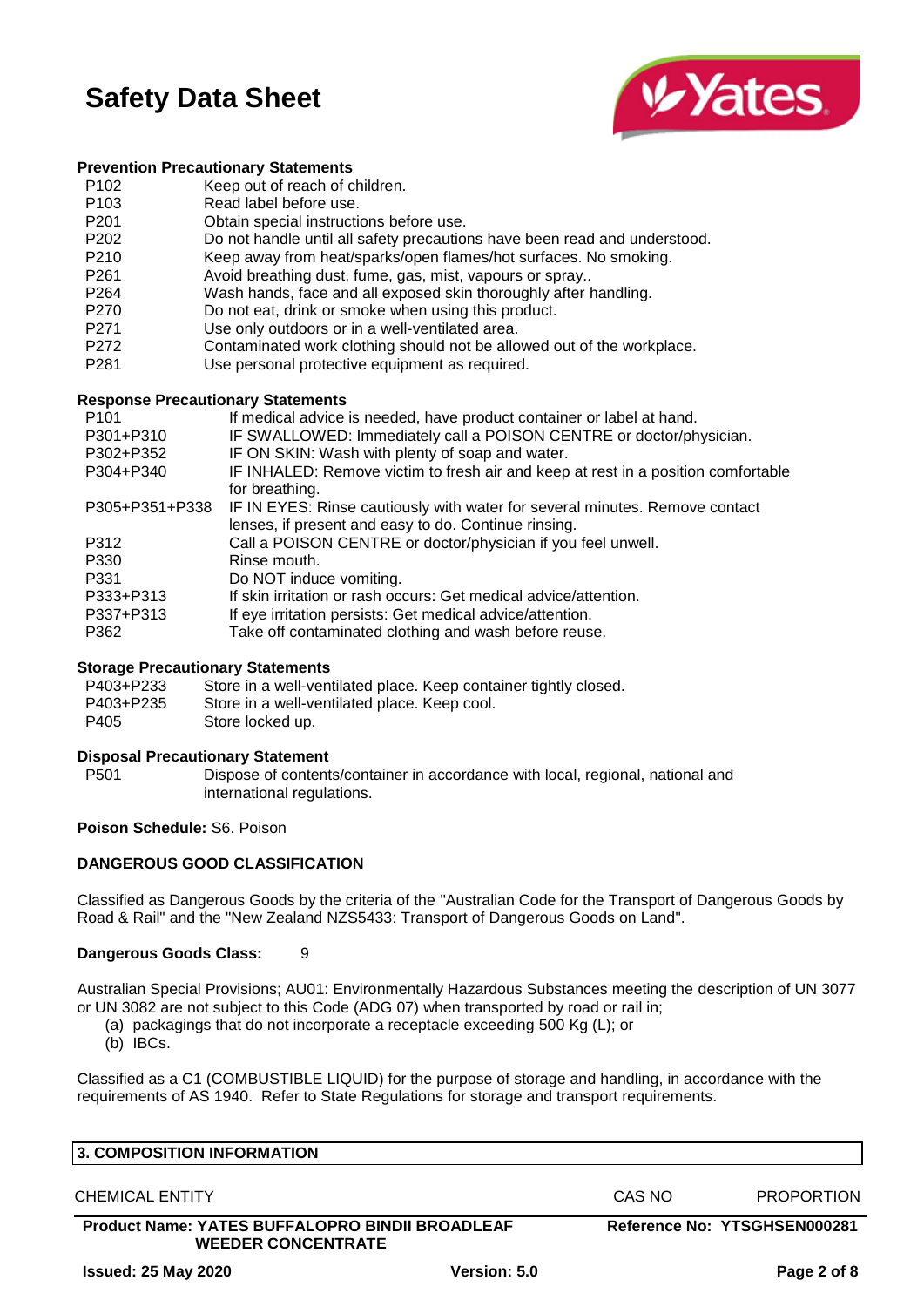Solvent naphtha, petroleum, heavy aromatic



Bromoxynil 1689-84-5 200 g/L MCPA 2-ethylhexanoate <br>
Solvent naphtha, petroleum, heavy aromatic 
29450-45-1 200 g/L<br>
29450-45 294-5 200 g/L<br>
200 g/L Ingredients determined to be non-hazardous or below reporting limits **Balance** Balance

\_\_\_\_\_\_\_\_\_\_\_\_

100%

## **4. FIRST AID MEASURES**

If poisoning occurs, contact a doctor or Poisons Information Centre (Phone Australia 131 126, New Zealand 0800 764 766).

**Inhalation:** Remove victim from exposure - avoid becoming a casualty. Remove contaminated clothing and loosen remaining clothing. Allow patient to assume most comfortable position and keep warm. Keep at rest until fully recovered. If breathing laboured and patient cyanotic (blue), ensure airways are clear and have a qualified person give oxygen through a facemask. If breathing has stopped apply artificial respiration at once. In the event of cardiac arrest, apply external cardiac massage. Seek immediate medical advice.

**Skin Contact:** Effects may be delayed. If skin or hair contact occurs, immediately remove contaminated clothing and flush skin and hair with running water. Continue flushing with water until advised to stop by the Poisons Information Centre or a Doctor; or for 15 minutes and transport to Doctor or Hospital. For gross contamination, immediately drench with water and remove clothing. Continue to flush skin and hair with plenty of water (and soap if material is insoluble). For skin burns, cover with a clean, dry dressing until medical help is available. If blistering occurs, do NOT break blisters. If swelling, redness, blistering, or irritation occurs seek medical assistance.

**Eye contact:** If in eyes, hold eyelids apart and flush the eyes continuously with running water. Continue flushing until advised to stop by the Poisons Information Centre or a Doctor; or for at least 15 minutes and transport to Doctor or Hospital.

**Ingestion:** Immediately rinse mouth with water. If swallowed, do NOT induce vomiting. Give a glass of water to drink. Never give anything by the mouth to an unconscious patient. If vomiting occurs give further water. Immediately call Poisons Centre or Doctor.

**PPE for First Aiders:** Wear safety shoes, overalls, gloves, safety glasses, respirator. Use with adequate ventilation. If inhalation risk exists wear organic vapour/particulate respirator meeting the requirements of AS/NZS 1715 and AS/NZS 1716. Available information suggests that gloves made from nitrile rubber should be suitable for intermittent contact. However, due to variations in glove construction and local conditions, the user should make a final assessment. Always wash hands before smoking, eating, drinking or using the toilet. Wash contaminated clothing and other protective equipment before storing or re-using.

**Notes to physician:** Treat symptomatically. Effects may be delayed.

## **5. FIRE FIGHTING MEASURES**

#### **Hazchem Code:** •3Z

**Suitable extinguishing media:** If material is involved in a fire use alcohol resistant foam or dry agent (carbon dioxide, dry chemical powder).

**Specific hazards:** Combustible liquid.

**Fire fighting further advice:** On burning or decomposing may emit toxic fumes. Fire fighters to wear selfcontained breathing apparatus and suitable protective clothing if risk of exposure to vapour or products of combustion or decomposition.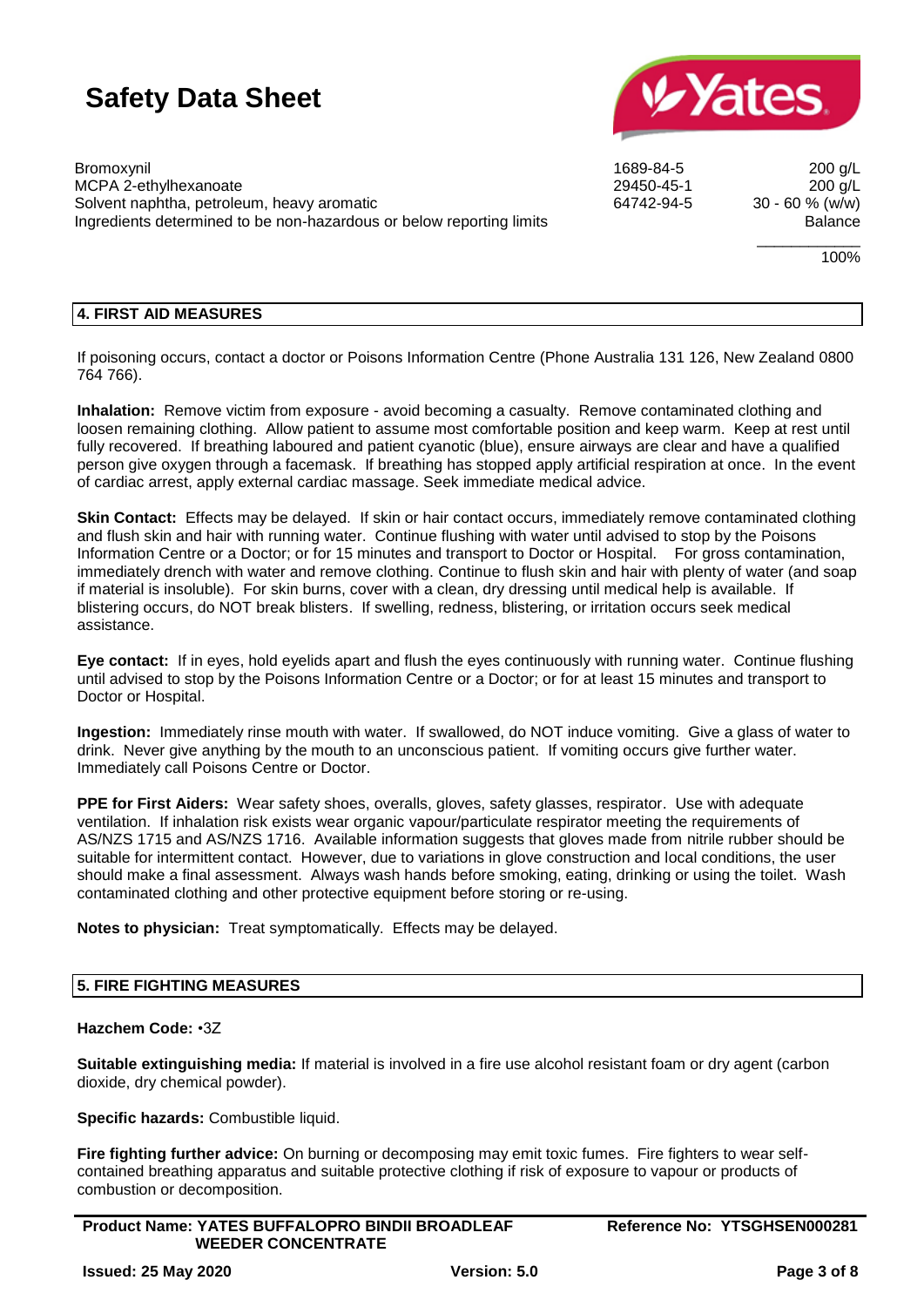

### **6. ACCIDENTAL RELEASE MEASURES**

### **SMALL SPILLS**

Wear protective equipment to prevent skin and eye contamination. Avoid inhalation of vapours or dust. Wipe up with absorbent (clean rag or paper towels). Collect and seal in properly labelled containers or drums for disposal.

### **LARGE SPILLS**

If safe to do so, shut off all possible sources of ignition. Clear area of all unprotected personnel. Slippery when spilt. Avoid accidents, clean up immediately. Wear protective equipment to prevent skin and eye contamination and the inhalation of vapours. Work up wind or increase ventilation. Contain - prevent run off into drains and waterways. Use absorbent (soil, sand or other inert material). Use a spark-free shovel. Collect and seal in properly labelled containers or drums for disposal. If contamination of crops, sewers or waterways has occurred advise local emergency services.

#### **Dangerous Goods - Initial Emergency Response Guide No:** 47

## **7. HANDLING AND STORAGE**

**Handling:** Avoid eye contact and skin contact. Avoid inhalation of vapour, mist or aerosols.

**Storage:** Store in a cool, dry, well-ventilated place and out of direct sunlight. Store away from foodstuffs. Store away from incompatible materials described in Section 10. Store away from sources of heat and/or ignition. Store locked up. Keep container standing upright. Keep containers closed when not in use - check regularly for leaks.

Classified as a C1 (COMBUSTIBLE LIQUID) for the purpose of storage and handling, in accordance with the requirements of AS 1940. Refer to State Regulations for storage and transport requirements.

This material is classified as a Class 9 Miscellaneous Dangerous Good as per the criteria of the "Australian Code for the Transport of Dangerous Goods by Road & Rail" and/or the "New Zealand NZS5433: Transport of Dangerous Goods on Land" and must be stored in accordance with the relevant regulations.

This material is a Scheduled Poison Schedule 6 (Poison) and must be stored, maintained and used in accordance with the relevant regulations.

## **8. EXPOSURE CONTROLS / PERSONAL PROTECTION**

**National occupational exposure limits:** No value assigned for this specific material by Safe Work Australia.

**Biological Limit Values:** As per the "National Model Regulations for the Control of Workplace Hazardous Substances (Safe Work Australia)" the ingredients in this material do not have a Biological Limit Allocated.

**Engineering Measures:** Natural ventilation should be adequate under normal use conditions.

**Personal Protection Equipment:** SAFETY SHOES, OVERALLS, GLOVES, SAFETY GLASSES, RESPIRATOR.

#### *MANUFACTURING, PACKAGING AND TRANSPORT:*

Wear safety shoes, overalls, gloves, safety glasses, respirator. Use with adequate ventilation. If inhalation risk exists wear organic vapour/particulate respirator meeting the requirements of AS/NZS 1715 and AS/NZS 1716. Available information suggests that gloves made from nitrile rubber should be suitable for intermittent contact. However, due to variations in glove construction and local conditions, the user should make a final assessment. Always wash hands before smoking, eating, drinking or using the toilet. Wash contaminated clothing and other protective equipment before storing or re-using.

**Product Name: YATES BUFFALOPRO BINDII BROADLEAF WEEDER CONCENTRATE**

**Reference No: YTSGHSEN000281**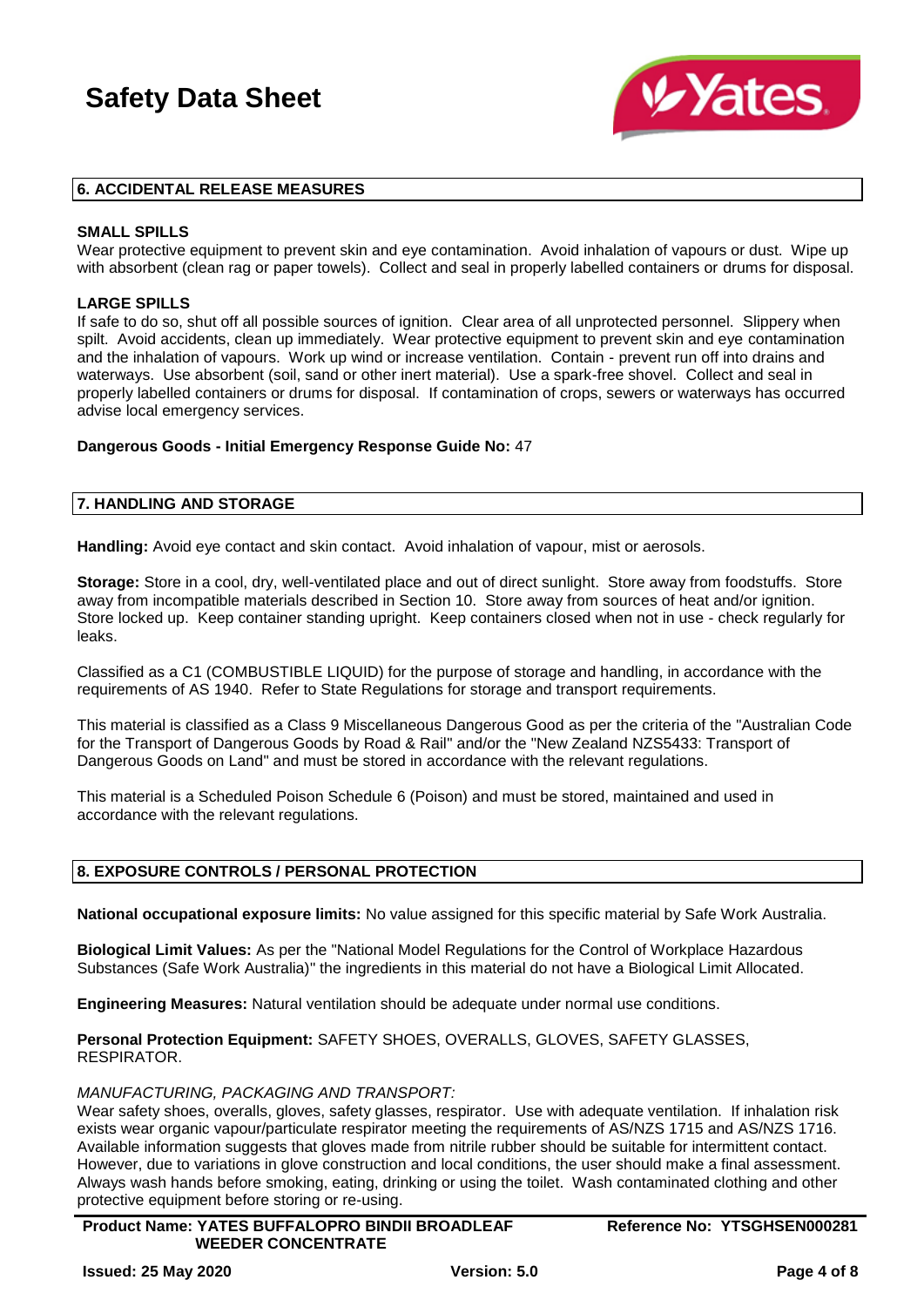

*RECOMMENDATIONS FOR CONSUMER USE:* Avoid inhalation and contact with skin. Wash hands after use.

**Hygiene measures:** Keep away from food, drink and animal feeding stuffs. When using do not eat, drink or smoke. Wash hands prior to eating, drinking or smoking. Avoid contact with clothing. Avoid eye contact and skin contact. Avoid inhalation of vapour, mist or aerosols. Ensure that eyewash stations and safety showers are close to the workstation location.

## **9. PHYSICAL AND CHEMICAL PROPERTIES**

| Form:<br>Colour:<br>Odour:                                                                                                                                                                                                                | Liquid<br>Dark-brown<br>Solvent                                                  |                                                                                                                                                                  |
|-------------------------------------------------------------------------------------------------------------------------------------------------------------------------------------------------------------------------------------------|----------------------------------------------------------------------------------|------------------------------------------------------------------------------------------------------------------------------------------------------------------|
| Solubility:<br><b>Specific Gravity:</b><br>Vapour Pressure (20 °C):<br>Flash Point (°C):<br>Flammability Limits (%):<br>Melting Point/Range (°C):<br><b>Boiling Point/Range (°C):</b><br>pH:<br><b>Viscosity:</b><br>Total VOC (g/Litre): | <b>Relative Vapour Density (air=1):</b><br><b>Autoignition Temperature (°C):</b> | Dispersable in water<br>$1.07 - 1.09$<br>>1<br>N Av<br>75<br>0.6 (solvent) - 7.0 (solvent)<br>N Av<br><0<br>190 - 270<br>3.5 - 4.0 (1% Aqu Soln)<br>N Av<br>N Av |
|                                                                                                                                                                                                                                           |                                                                                  |                                                                                                                                                                  |

(Typical values only - consult specification sheet)  $N Av = Not available, N App = Not applicable$ 

## **10. STABILITY AND REACTIVITY**

**Chemical stability:** This material is thermally stable when stored and used as directed.

**Conditions to avoid:** Elevated temperatures and sources of ignition.

**Incompatible materials:** Oxidising agents.

**Hazardous decomposition products:** Oxides of carbon and nitrogen, smoke and other toxic fumes.

**Hazardous reactions:** No known hazardous reactions.

## **11. TOXICOLOGICAL INFORMATION**

No adverse health effects expected if the product is handled in accordance with this Safety Data Sheet and the product label. Symptoms or effects that may arise if the product is mishandled and overexposure occurs are:

### **Acute Effects**

**Inhalation:** Harmful if inhaled. Material may be an irritant to mucous membranes and respiratory tract. Inhalation of vapour can result in headaches, dizziness and possible nausea. Inhalation of high concentrations can produce central nervous system depression, which can lead to loss of co-ordination, impaired judgement and if exposure is prolonged, unconsciousness.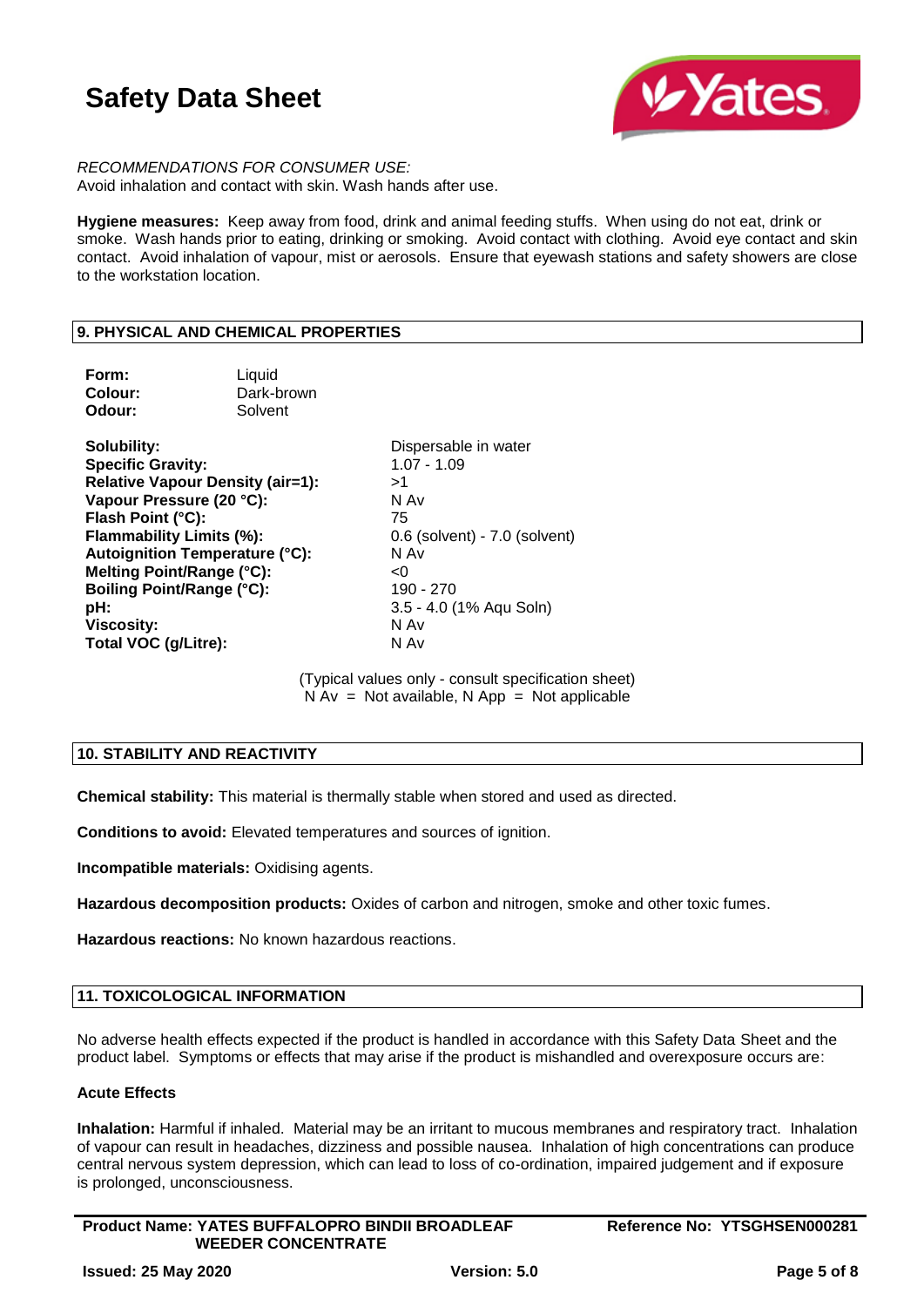

**Skin contact:** Contact with skin will result in irritation. A skin sensitiser. Repeated or prolonged skin contact may lead to allergic contact dermatitis.

**Ingestion:** Harmful if swallowed. Swallowing can result in nausea, vomiting and irritation of the gastrointestinal tract. May cause lung damage if swallowed. Small amounts of liquid aspirated into the respiratory system during ingestion or vomiting may cause bronchopneumonia or pulmonary oedema.

**Eye contact:** An eye irritant.

## **Acute toxicity**

**Inhalation:** This material has been classified as a Category 4 Hazard. Acute toxicity estimate (based on ingredients): 10 - 20 mg/L

**Skin contact:** This material has been classified as non-hazardous. Acute toxicity estimate (based on ingredients): >2,000 mg/Kg bw

**Ingestion:** This material has been classified as a Category 4 Hazard. Acute toxicity estimate (based on ingredients): 300 - 2,000 mg/Kg bw

**Corrosion/Irritancy:** Eye: this material has been classified as a Category 2A Hazard (reversible effects to eyes). Skin: this material has been classified as a Category 2 Hazard (reversible effects to skin).

**Sensitisation:** Inhalation: this material has been classified as not a respiratory sensitiser. Skin: this material has been classified as a Category 1 Hazard (skin sensitiser).

**Aspiration hazard:** This material has been classified as Aspiration Hazard - Category 1

**Specific target organ toxicity (single exposure):** This material has been classified as a Category 3 Hazard. Exposure via inhalation may result in depression of the central nervous system.

#### **Chronic Toxicity**

**Mutagenicity:** This material has been classified as non-hazardous.

**Carcinogenicity:** This material has been classified as non-hazardous.

**Reproductive toxicity (including via lactation):** This material has been classified as a Category 2 Hazard.

**Specific target organ toxicity (repeat exposure):** This material has been classified as non-hazardous.

## **12. ECOLOGICAL INFORMATION**

Avoid contaminating waterways.

**Acute aquatic hazard:** This material has been classified as non-hazardous. Acute toxicity estimate (based on ingredients): >100 mg/L

**Long-term aquatic hazard:** This material has been classified as non-hazardous. Non-rapidly or rapidly degradable substance for which there are adequate chronic toxicity data available OR in the absence of chronic toxicity data, Acute toxicity estimate (based on ingredients): >100 mg/L, where the substance is not rapidly degradable and/or BCF  $<$  500 and/or log  $K_{ow}$   $<$  4.

**Ecotoxicity:** No information available.

**Persistence and degradability:** No information available.

**Bioaccumulative potential:** No information available.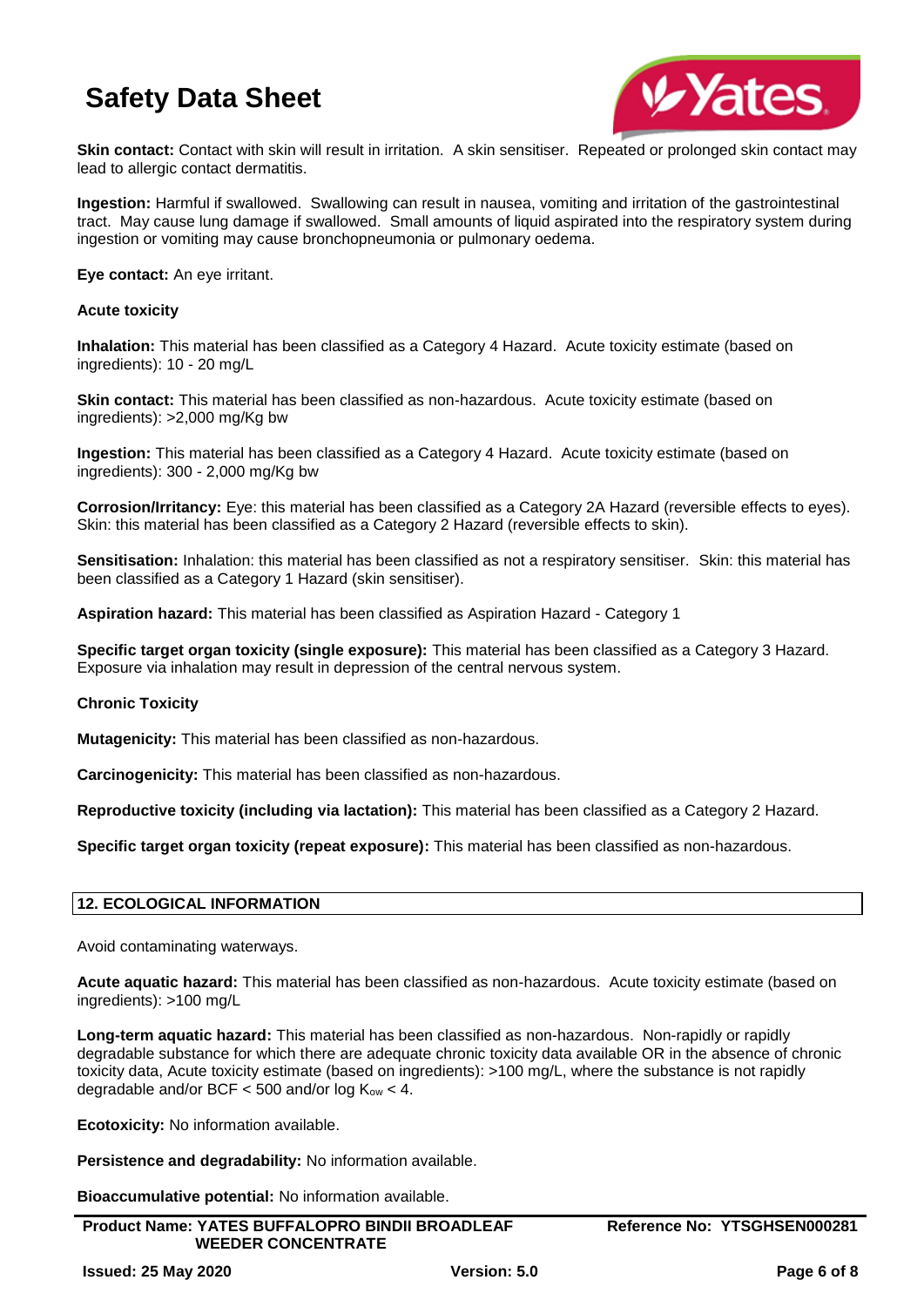

**Mobility:** No information available.

### **13. DISPOSAL CONSIDERATIONS**

Persons conducting disposal, recycling or reclamation activities should ensure that appropriate personal protection equipment is used, see "Section 8. Exposure Controls and Personal Protection" of this SDS.

If possible material and its container should be recycled. If material or container cannot be recycled, dispose in accordance with local, regional, national and international Regulations.

### **14. TRANSPORT INFORMATION**

#### **ROAD AND RAIL TRANSPORT**

Classified as Dangerous Goods by the criteria of the "Australian Code for the Transport of Dangerous Goods by Road & Rail" and the "New Zealand NZS5433: Transport of Dangerous Goods on Land".

Australian Special Provisions; AU01: Environmentally Hazardous Substances meeting the description of UN 3077 or UN 3082 are not subject to this Code (ADG 07) when transported by road or rail in;

- (c) packagings that do not incorporate a receptacle exceeding 500 Kg (L); or
- (d) IBCs.



| UN No:                              | 3082       |
|-------------------------------------|------------|
| Dangerous Goods Class:              | 9          |
| <b>Packing Group:</b>               | Ш          |
| <b>Hazchem Code:</b>                | $\cdot 37$ |
| <b>Emergency Response Guide No:</b> | 47         |

**Proper Shipping Name:** ENVIRONMENTALLY HAZARDOUS SUBSTANCE, LIQUID, N.O.S. (BROMOXYNIL OCTANOATE)

**Segregation Dangerous Goods:** Not to be loaded with explosives (Class 1). Note 1: Materials that are fire risks are incompatible with oxidising agents (Class 5.1) or organic peroxides (Class 5.2). Exemptions may apply.

#### **MARINE TRANSPORT**

Classified as Dangerous Goods by the criteria of the International Maritime Dangerous Goods Code (IMDG Code) for transport by sea. This material is classified as a Marine Pollutant (P) according to the International Maritime Dangerous Goods Code.



**UN No:** 3082 **Dangerous Goods Class:** 9 **Packing Group:** III

**Proper Shipping Name:** ENVIRONMENTALLY HAZARDOUS SUBSTANCE, LIQUID, N.O.S. (BROMOXYNIL OCTANOATE)

**Product Name: YATES BUFFALOPRO BINDII BROADLEAF WEEDER CONCENTRATE**

**Reference No: YTSGHSEN000281**